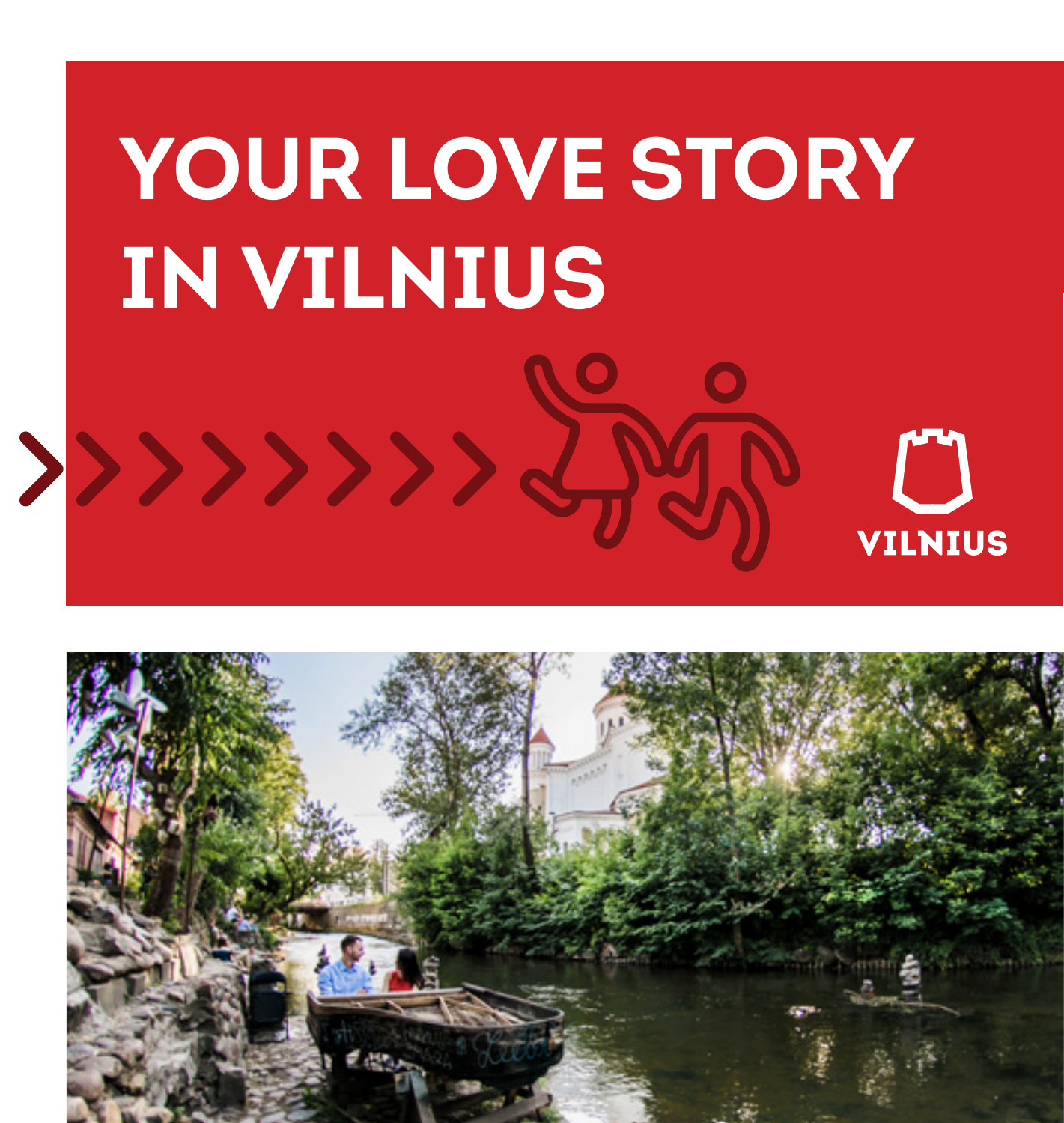**MAP** 



© Go Vilnius 2019 Photos - Monika Krilavičienė, Saulius Žiūra. Audrius Dzimidavičius, Tomas Šimkus

## WWW.VILNIUS-TOURISM.LT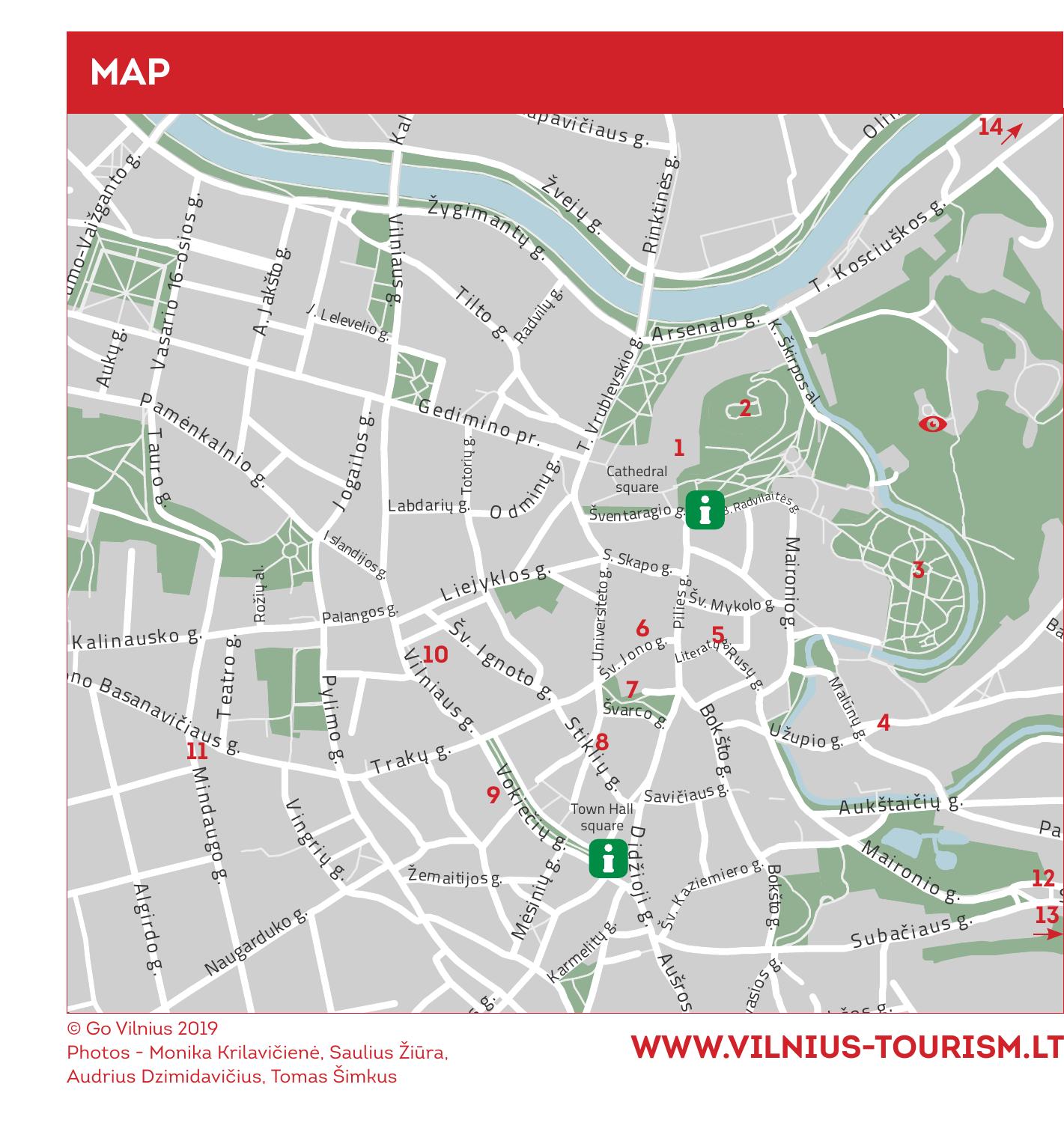Vilnius, Lithuania's capital and one of the UNESCO World Heritage Journeys' Romantic Europe destinations, is a city that inspires love. You don't have to search too hard to find it either: every corner has a romantic story to tell. Even a short getaway to Vilnius will make you fall in love with the city - the narrow streets of the Old Town, long walks in the luscious parks, the urban landscapes to behold from a hot-air balloon, or a romantic dinner for two are sure to hold a special place in your heart. Get to know Vilnius and let it be love at first sight.

## **WHAT TO VISIT**



## **1 THE PAI ACE OF THE GRAND DUKES OF I TTHIIANTA**

#### Katedros a 4

A great reminder of Lithuania's ancient past, the palace tells the story of the country's growth and emergence. It offers a special treat for all romantics - a charming place for walks and relaxation in a restored Renaissance garden founded in the 16th century by Bona Sforca, the Queen of Poland and Grand Duchess of Lithuania. A few hundred years ago, the garden probably served as a backdrop to the Grand Duke of Lithuania Sigismund II Augustus confessions of love to his wife Barbara

Radziwiłł. Today, the garden still serves as a refuge for lovers in the heart of the city. Myrtles, oranges, and paradise apples bloom here, creating a Mediterranean atmosphere.



# **2 GEDIMINAS' TOWER**

Arsenalo q. 5

One of the city's most recognisable symbols visible from afar serves as a reminder of the romantic legend of Vilnius. This was the hill where the Iron Wolf appeared to Gediminas, the first Grand Duke of Lithuania, in a dream. Thus began the story of Vilnius in the 14th century. Although only the remains of the Upper Castle still exist, the restored tower is an integral part of the city. Gediminas' Hill and Tower offer impressive panoramas of the Old Town - the red roofs of Vilnius, the church towers and the narrow streets look stunning.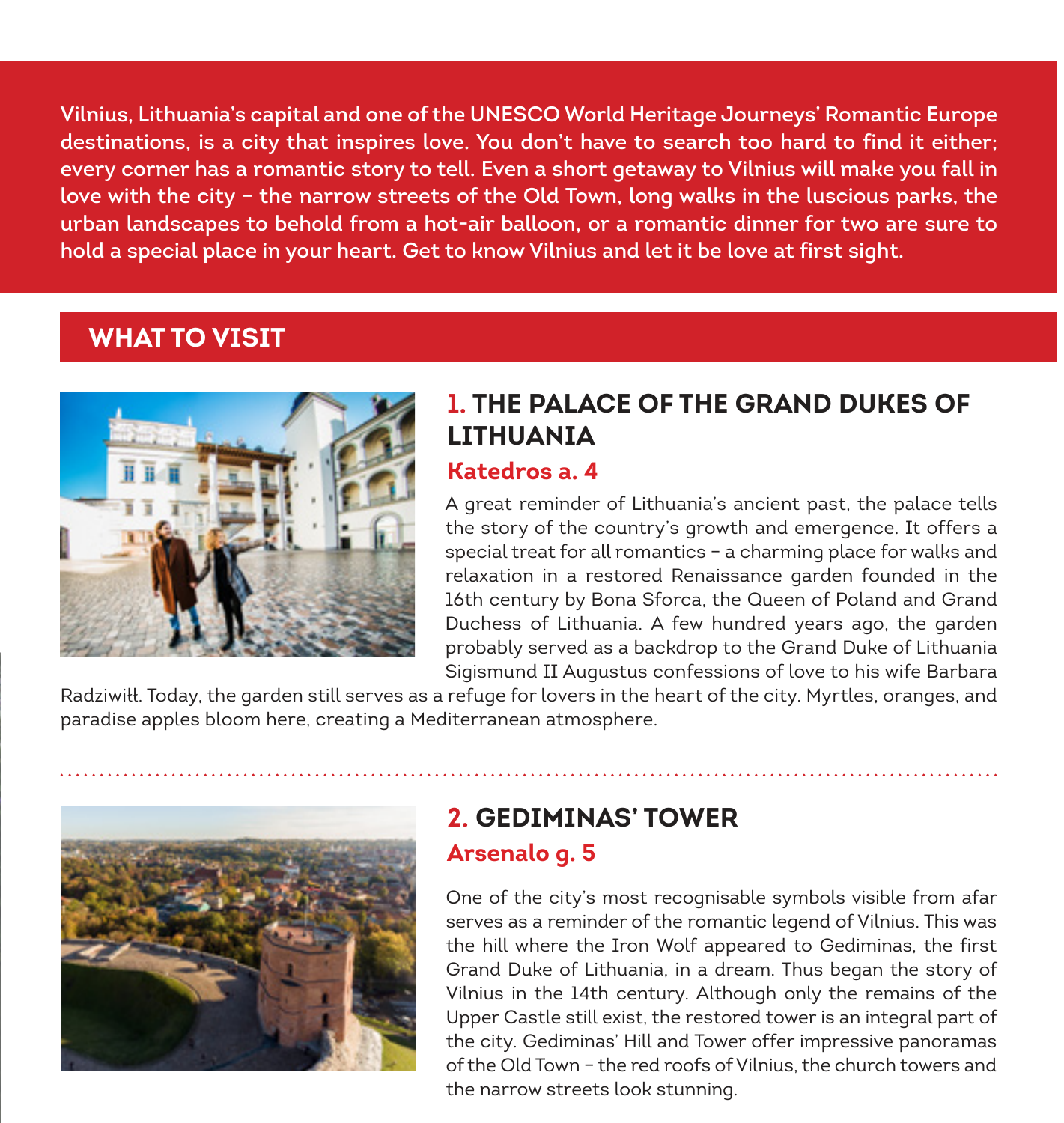

## **3. BERNARDINE GARDEN**

#### Maironio g.

Created in 1469, the garden is still open in the heart of the Old Town and remains a favourite place for a romantic stroll. The Vilnia River flowing by is soothing and it's lovely to simply sit down on a nearby bench and listen to it over a game of checkers. The musical fountain in the centre of the park spreads its songs throughout the green space. The Vilnia River Valley was once a sacred grove, and the Old Town's oldest oak tree is still growing in the park.



#### Sigismund II Augustus and Barbara Radziwiłł | 16th century

The most famous Lithuanian love story might even surpass that of Romeo and Juliet. The legend of the undying love between Sigismund II Augustus, King of Poland and Grand Duke of Lithuania, and his wife Barbara Radziwiłł, has been alive for 500 vears. Sigismund II Augustus used to visit Barbara Radziwiłł via a secret tunnel before they were married. Sigismund II Augustus was ready to sacrifice the future of his kingdom to marry the woman whose beauty is still talked about today. Unfortunately, their marriage didn't last too long, but despite the early death of Barbara Radziwitt, their love is still alive to this day.



# 4. UŽUPIS

"Everyone has the right to love," reads the constitution of the self-proclaimed independent republic of Užupis, which is translated into more than 25 languages. Surprises await at every turn in this bohemian district: art installations, murals, and spectacular panoramic views of the Old Town. Lovers often leave a love lock on the Užupis Bridge, while the mermaid right by the bridge tempts all travellers to fall in love with the area and stay there forever.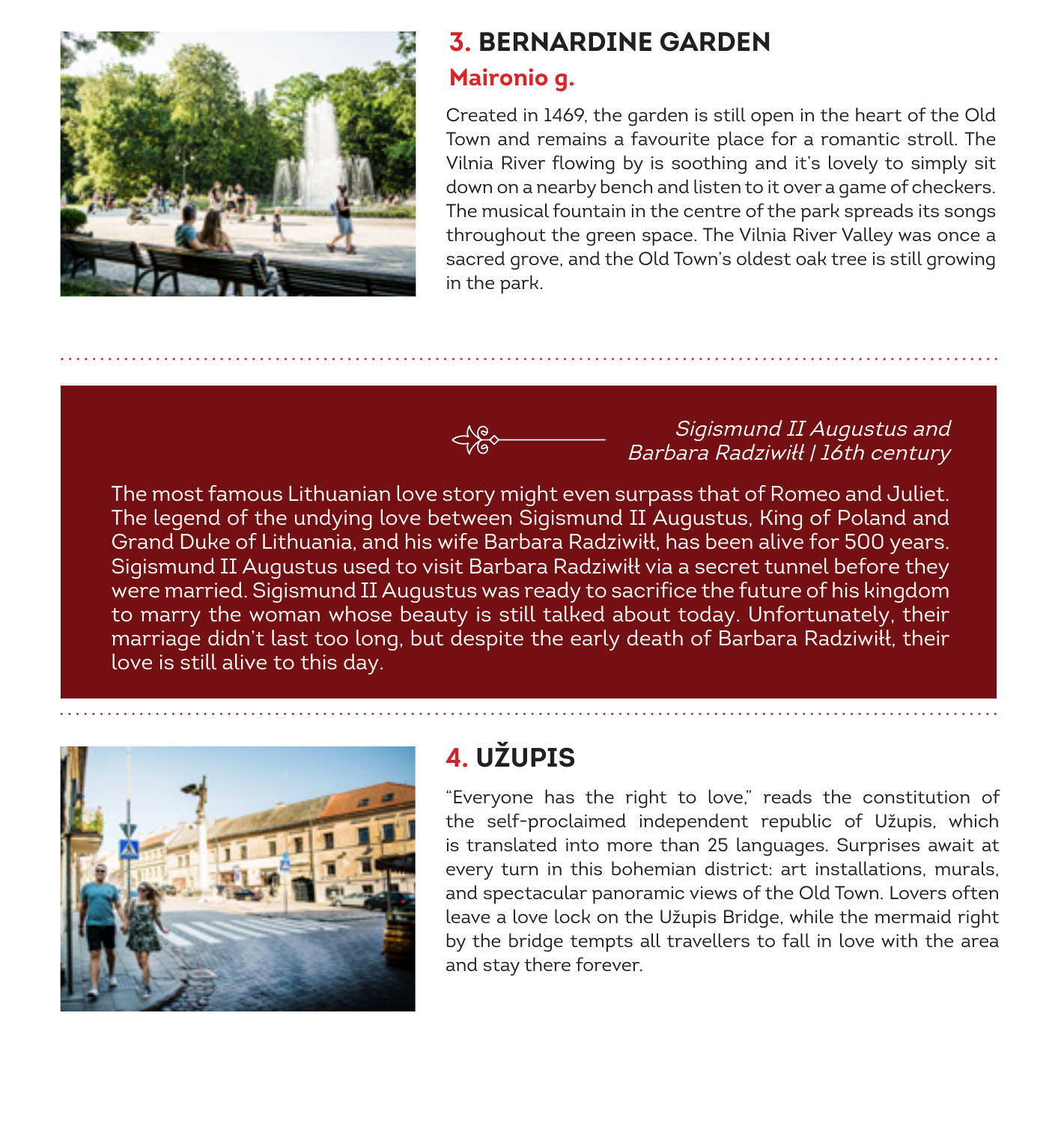

## **5. LITERATU STREET**

Adam Mickiewicz, the famous Lithuanian and Polish poet. lived on this street at the beginning of the 19th century, when it was populated with printing houses and bookstores. Today, the walls along the street are famous for over 200 pieces of art dedicated to Lithuanian and foreign authors. It's a truly unconventional open-air gallery where the love of literature is manifested in the form of creative tiles



## **6. ST. JOHNS' CHURCH BELL TOWER** Šv. Jono a. 12

This church tower is one of the most beautiful places to get a bird's-eve view of the roofs of Vilnius Old Town. Built in the 17th century, the Bell Tower of St. Johns' Church has 193 authentic wooden steps (or a modern lift) that take you up to the 45-metre high observation platform. The tallest building in the Old Town offers spectacular views of the stunning St. Anne's Church, Gediminas' Tower, and the oldest street in the city - Pilies Street.



Sophie de Choiseul-Gouffier and Alexander I | 19th century

It is believed that the first Lithuanian novelist. Sophie de Choiseul-Gouffier, a member of the Lithuanian nobility from the Tyzenhaus family, had given her heart to Russian Emperor Alexander I. The emperor was so fascinated by the woman that their special friendship lasted for as long as 13 years, until the death of the Tsar. They met at a party at the Radvila residence, which now houses Hotel PACAI. This love story is described in Tolstoy's novel War and Peace.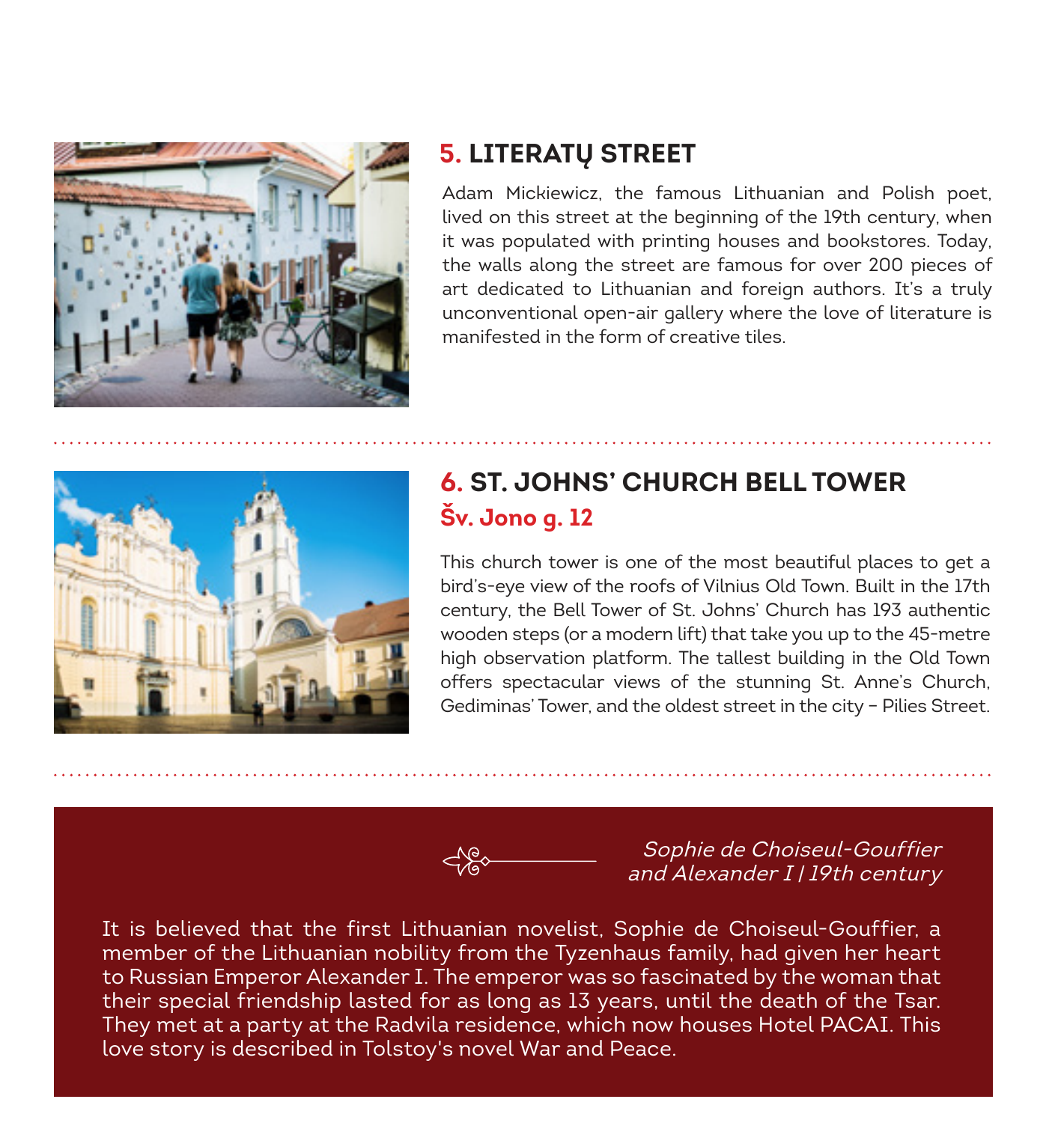

## **7 MUSTCAL OGINSKI RENCH**

#### **K. Sirvydas Square**

Watching the fountains at K. Sirvydas Square while sitting on a special bench and listening to the polonaises of composer Michal Kleofas Oginski's make for a very special atmosphere. Just one press of a button and romantic music flows out of the bench. The multimedia sculpture-bench, created in honour of the 250th anniversary of Oginski's birth, allows passersby to admire the composer's work and learn more about the life of this dynamic personality.



## **8. GLASS OUARTER** Stiklių g. / M. Antokolskio g. / Žydų g. / Gaono g.

The cosy little Old Town street is the city's oldest shopping area and home to unique boutiques selling Lithuanian designs, crafts galleries and the renowned Stikliai Hotel. Cafe Augustas and Barbora is a special place to get some coffee while remembering the famous love story between the Grand Duke of Lithuania Sigismund II Augustus and Barbara Radziwiłł.



# **9. THE LOVE ARCH**

## Vokiečių g. 22

When walking along Vokiečių Street, turn into the small alley next to Restaurant La Provence and you'll soon find yourself in a small courtyard that leads to an arched tunnel between two buildings known as the Love Arch. Take the person you love by the hand and walk together. The arch is really small, so you might need to bend over a bit to avoid hitting your head. Look for approval from the little wooden angel hidden in a niche in the wall. That's it - the love spell has been cast.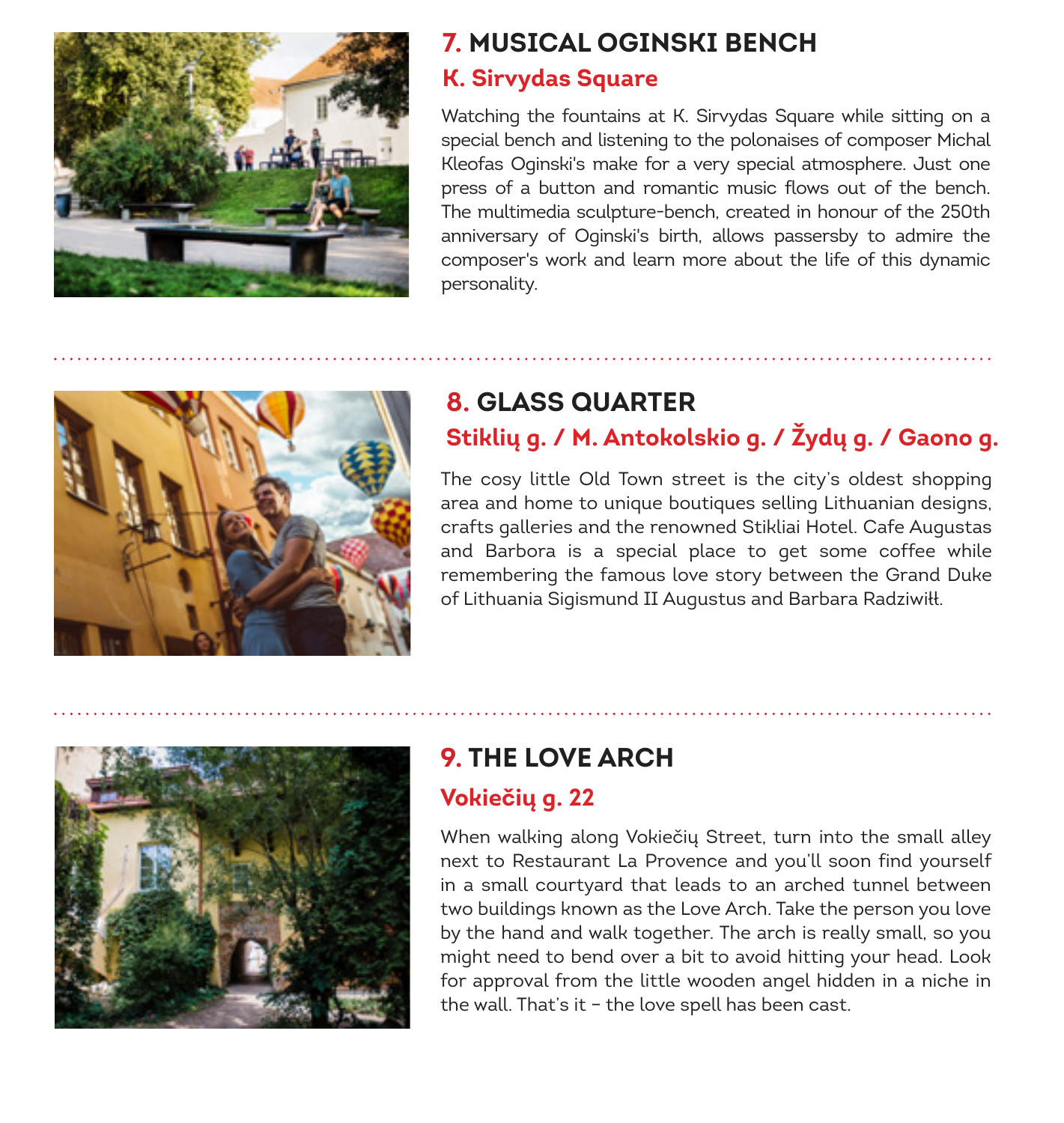

## **10. APPLE TILE** Vilniaus q. 30

This is the ideal place to meet for a date. Gitenis Umbrasas, the sculptor behind the Apple Tile placed in S. Moniuška Square, depicted the apple and the heart - symbols that recount the biblical story of Adam and Eve. The tile serves as an invitation to remember love and take note of the little wonders in everyday life.



## **11. A BOY WITH A SHOE STATUE**

### J. Basanavičiaus g. / Mindaugo g.

What deeds are done for love? Perhaps eating a shoe as Romain Gary, the famous author of the autobiographical novel Promise at Dawn, suggests. The writer was born in Vilnius and spent his childhood here, but this statue is more than just a memory of the writer. It tells the story of a pure feeling - first love - and all the impossible things that it makes possible.



Joseph Frank and Kristina Gerhardi Frank | 18th century

The love between singer Kristina Gerhardi Frank and Vilnius University professor Joseph Frank began in Vienna, but blossomed in Vilnius. Together with his wife, a good friend of Beethoven and Joseph Haydn. Frank organised cultural events to raise money for the poor. Frank started an initiative to establish a theatre in Vilnius while his wife became an entrepreneur. Portraits of the couple can be seen at the Vilnius Picture Gallery.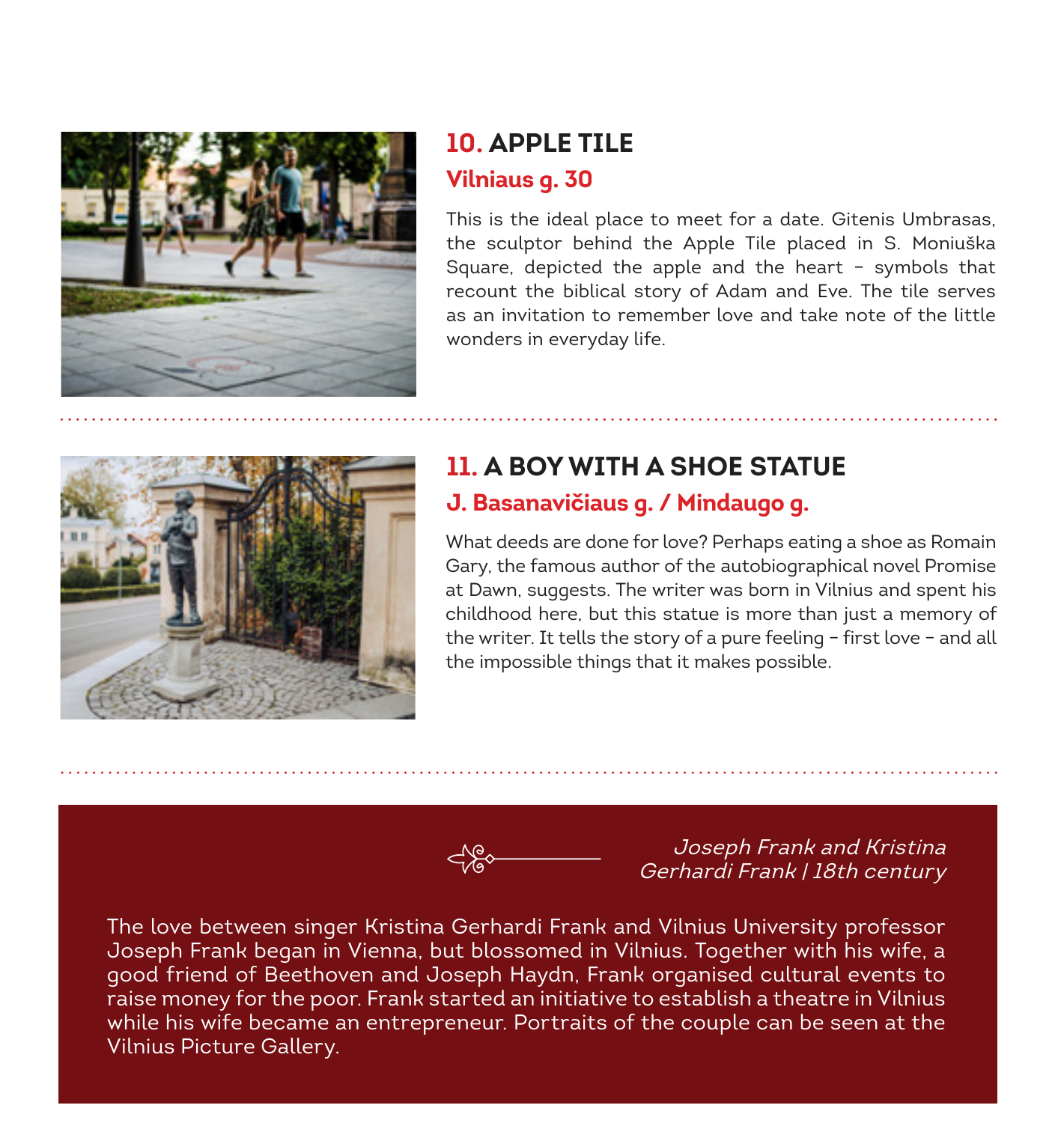

# **12. SUBAČIAUS VIEWPOINT**

#### Subačiaus q.

This is definitely one of the most romantic and cinematographic places in Vilnius, with a marvellous panoramic view of the Old Town. Church towers, red roofs, Gediminas' Tower, the flowing Vilnelė River - it's a perfect place to sit on a bench with a cup of coffee and admire a different view of the city. Walking trails and streets lead to Užupis, the Old Town and the Vilnius Defensive Wall



# **13 PHČKORIAI EXPOSURE AND BELMONTAS**

## Pavilniai Regional Park and Belmonto g. 17

The highest and most impressive exposure in Lithuania offers unforgettable views of Pavilniai Regional Park. Protected as a natural monument, the exposure can be a great start to a hike along the cognitive trail with the sundial, the ruins of a cannon foundry and Belmontas Park along the way. For a 19th century romantic atmosphere, walking down to the Belmontas Waterfalls, old mill building and ponds are a must.



# 14 ROTANICAL GARDEN IN KAIRENAT Kairėnu g. 43

Located a little further away from the city centre, the Vilnius University Botanical Garden attracts visitors with impressive blossoms. Rhododendrons, lilies, peonies, and roses - the aromas and colours are so dizzying you might need to sit on one of the 132 benches. It's an oasis of fresh air and tranguillity, and a great place to escape the world and enjoy the ever-changing natural surrounding while walking the well-groomed garden paths or listening to open-air concerts in the summer.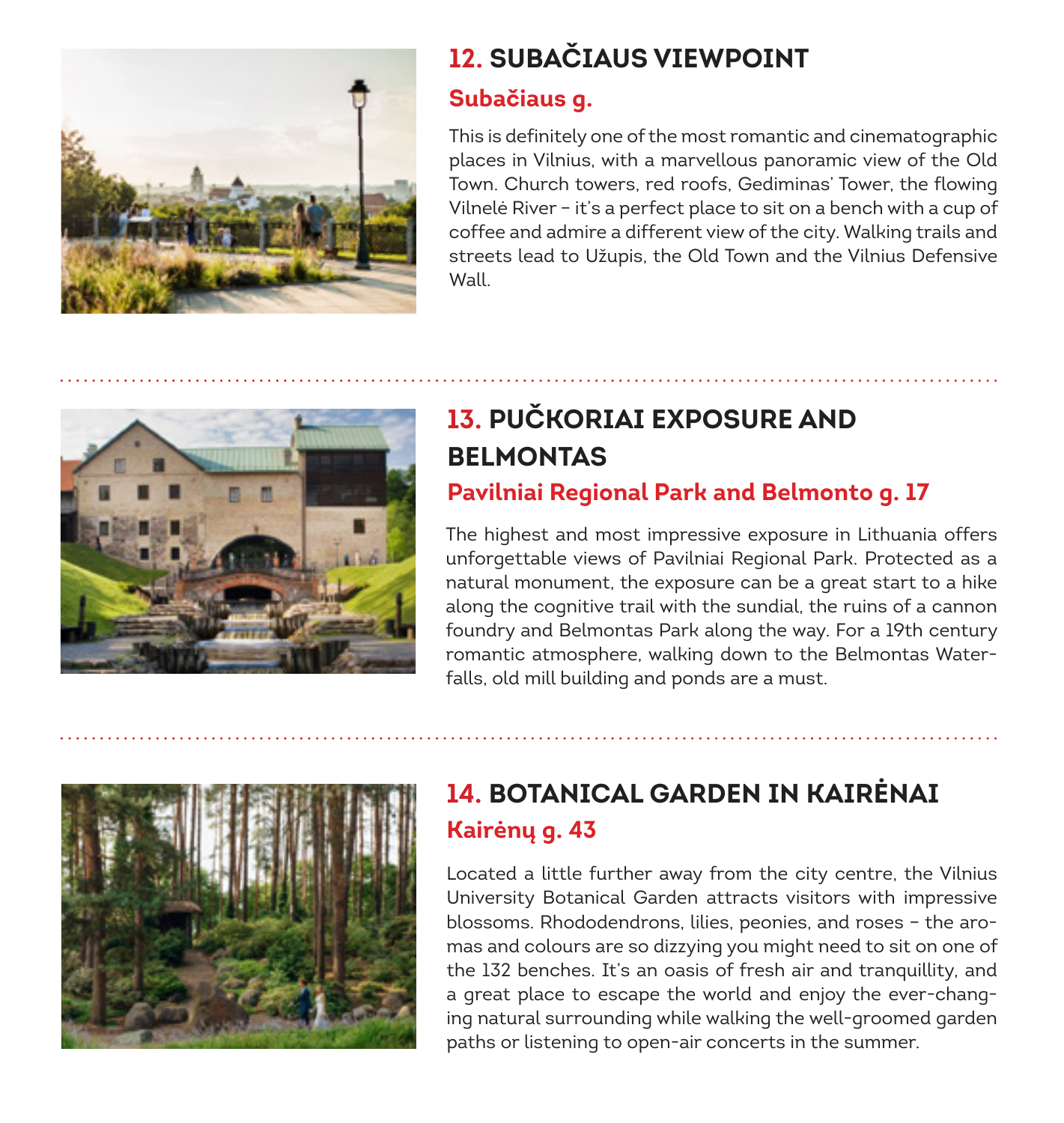## **WHAT TO DO**



## HOT ATR RALLOON RTDE

Vilnius provides its quests with an exclusive opportunity to enjoy spectacular views of the city from a hot air balloon. A romantic ride offers new perspectives of the city, including the splendid Old Town and a lot of nature that changes with every season. Time tends to stand still during the ride, making room for unforgettable impressions of Vilnius. Expect a special flight ceremony and a glass of sparkling wine once you land.



## **BICYCLES ON THE BANKS** OF THE NERTS RIVER

The riverside and its picturesque path are great for exploring the city on a bike. An open-air gallery by renowned street artists is a perfect starting point for the journey, with the towers of Vilnius and the Old Town on the left. The path leads to Vingis Park (M. K. Čiurlionio g. 100), where nature and fresh forest air make for an ideal spot to stop and relax with a coffee in hand.



## **ELEGANT MUSIC AND CONTEMPORARY ART**

The high arches of the Church of St. Catherine (Vilniaus g. 30) are very fitting for both contemporary music and traditional classical performances. Concerts fill the air with unique sounds and a special mood. Meanwhile, the modern art exhibitions and abundance of events await at the MO Museum (Pylimo g. 17). where a private collection of over 4,000 works is stored.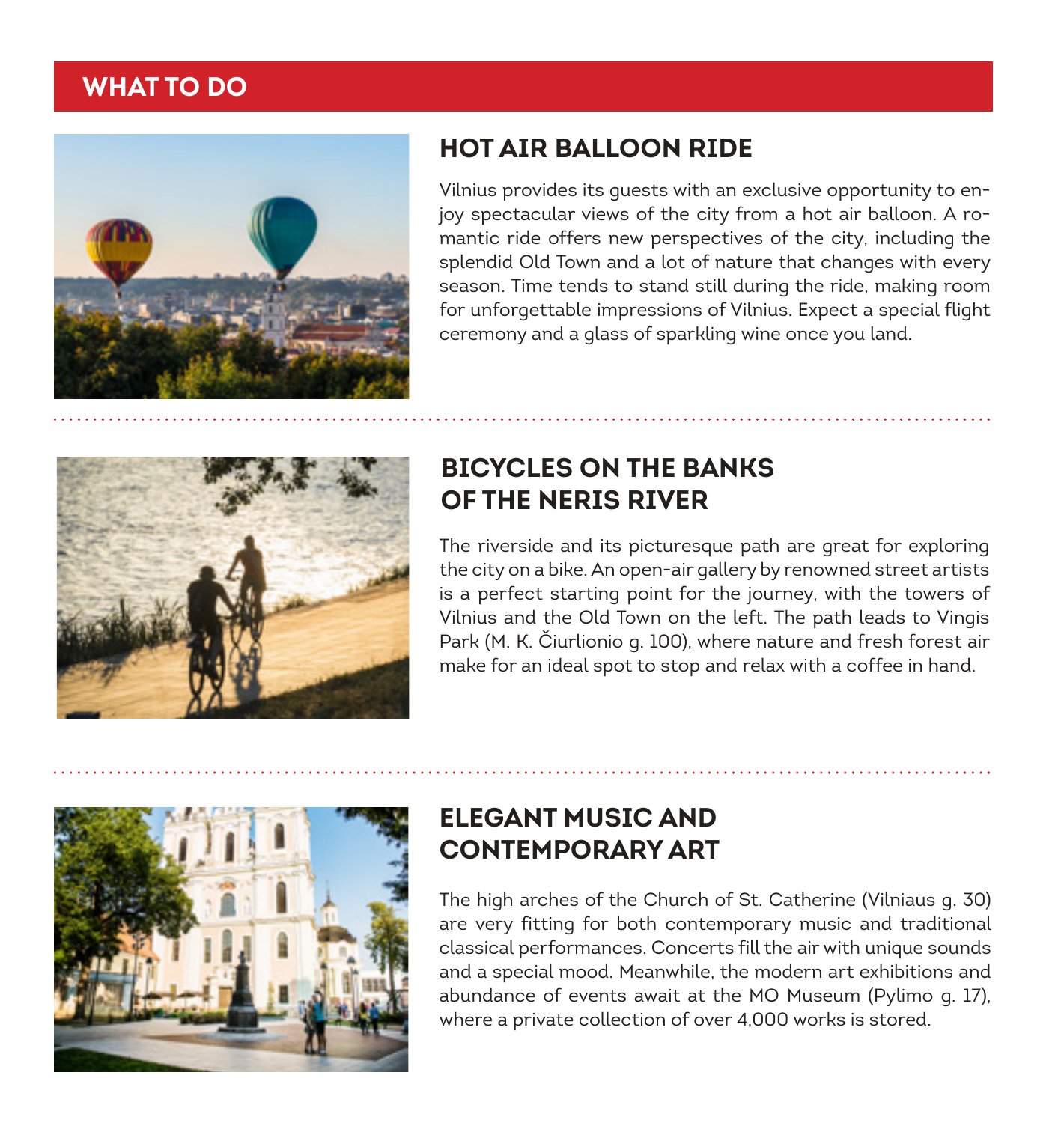

Mikalojus Konstantinas Čiurlionis and Sofija Čiurlionienė - Kymantaitė | 20th century

Lithuania's most famous composer Mikalojus Konstantinas Čiurlionis and Sofija Čiurlionienė - Kymantaitė met at an event in Vilnius and immediately realised that they would be together forever. The couple's life was intense: lessons, walks before dawn, exhibitions and writing an opera that was never completed. Their common approach to creativity is what made their love so special. While away from each other, they spent a lot of time writing letters, but only M. K. Ciurlionis' letters have survived - Sofija burned hers.



## MODERN MUSIC AND FILM EVENING

Walking in the urban landscape of abandoned factories and exploring street art at the Open Gallery (Švitrigailos g. 29) can be the start of a romantic date. Electronic or contemporary music in the nearby Loftas art factory serve as an excellent backdrop. At the end of the evening, it's worth sharing food and conversations with friends at Downtown Food Hall (A. Smetonos g. 5) and maybe catching a movie at the friendly Kino Deli.



### **AMBER MASSAGE**

Amber, the Baltic gold and solid drops of solar heat, relaxes and soothes the body. The Nidos Kopos (Odminiu g. 8) massage parlour fills the body up with the thousands of years of stored energy and lets it heat up from the inside. It's easy to feel the Baltic spirit while sipping on amber tea and smelling the sweet aroma of pine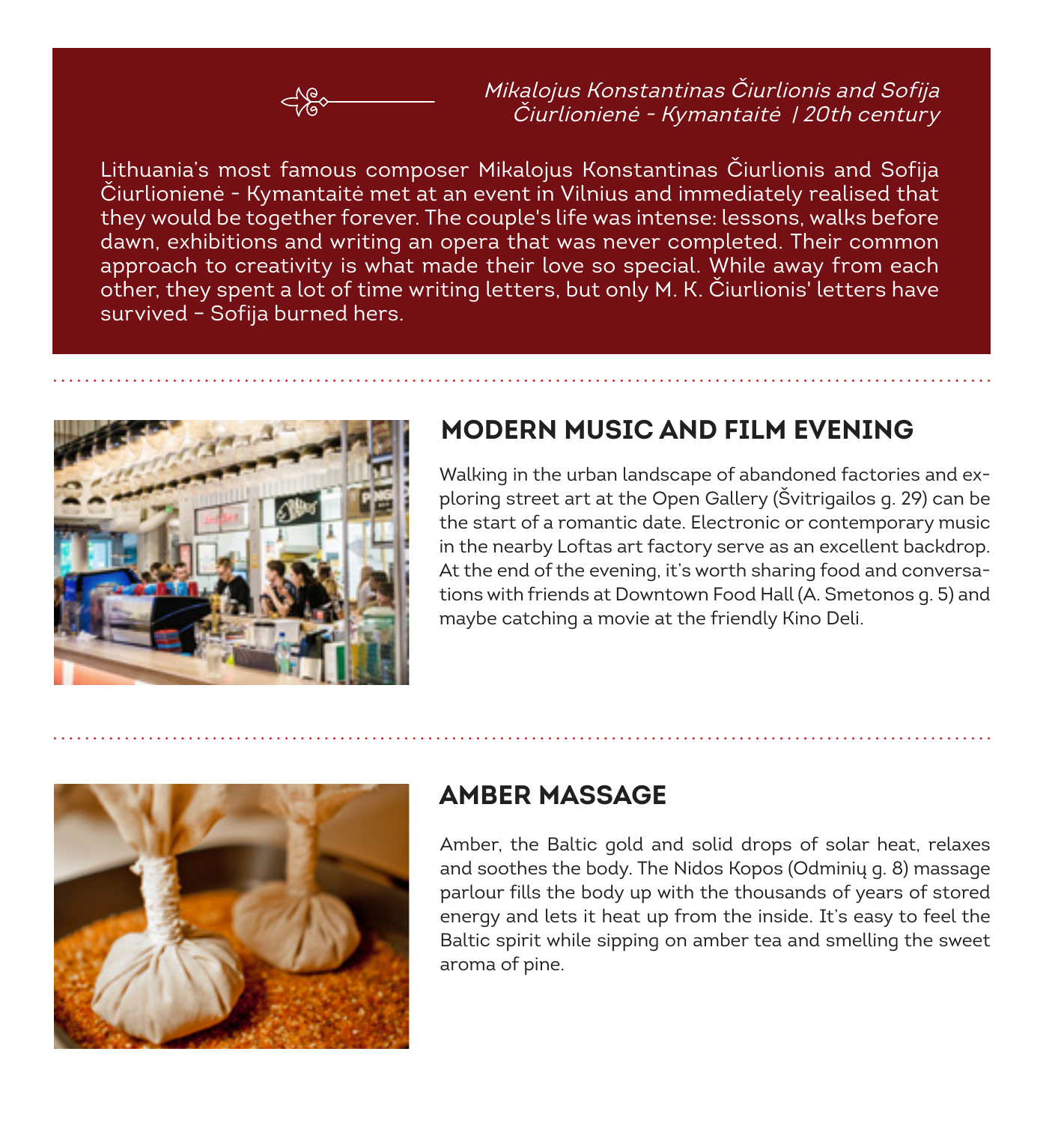### **WHERE TO STAY**

#### **Unconventional Places ••**

### **DOWNTOWN FOREST HOSTEL** Paupio g. 31A

Located in the artistic district of Užupis, Downtown Forest Hostel is the perfect choice for nature-lovers who want to watch the starry sky, grill some food and make new friends. There is a piano in the common room everyone can play. Pitching a tent outdoors is the best choice for a rustic romantic stay.

. . . . . . . . . . . . .

### **HOSTEL JAMAIKA** Visu Šventuju a. 9

It's a perfect location near the city's most important attractions, the Hale Market, and bars. The cosy courtvard is home to some of the most exciting events in the city. Each morning, people from around the world meet at a long breakfast table to share a meal and make new friends.

#### 

### **HOTEL PACAI** Didžioji a. 7

This impressive Baroque palace and former residence of the Lithuanian Pacai noble family has been restored and transformed into 5-star hotel. It's a place that meticulously creates a harmony between the quick pace of modern life and classic history.

## **SHAKESPEARE BOUTIOUE HOTEL** Bernardiny g. 8

Set in an old 18th-century building, this traditional English-type hotel brings the stories of famous writers back to life. It's easy to feel the romantic past in the library, the elegant classic interior, and the overall oasis of tranquillity created in the very heart of the Old Town. The hotel's restaurant has a long brunch on weekends and offers poetic English cuisine.

#### 

## **ARTAGONIST ART HOTFL** Pilies a. 34

Located on the city's oldest street, this hotel in an elegant building promises an unconventional experience - a night in an art gallery. It's an exceptional opportunity to enjoy original works by Lithuanian artists, with each one telling a different story. It's a delight to wake up with a Chemex coffee in the morning and enjoy the innovative tasting dinner at the hotel's restaurant Amandus, run by renowned Lithuanian chef Deivydas Praspaliauskas.

## **COMFORT HOTEL LT** Kauno g. 14

This rock'n'roll themed hotel has an energetic vibe and rooms created in honour of legendary musicians. It's like having your own personal soundtrack in Vilnius. The liberal atmosphere lets travellers relax and feel free throughout their journey through Vilnius. Visiting the on-site Time restaurant on Sundays is a must; it offers the best buffet-style brunch in town.